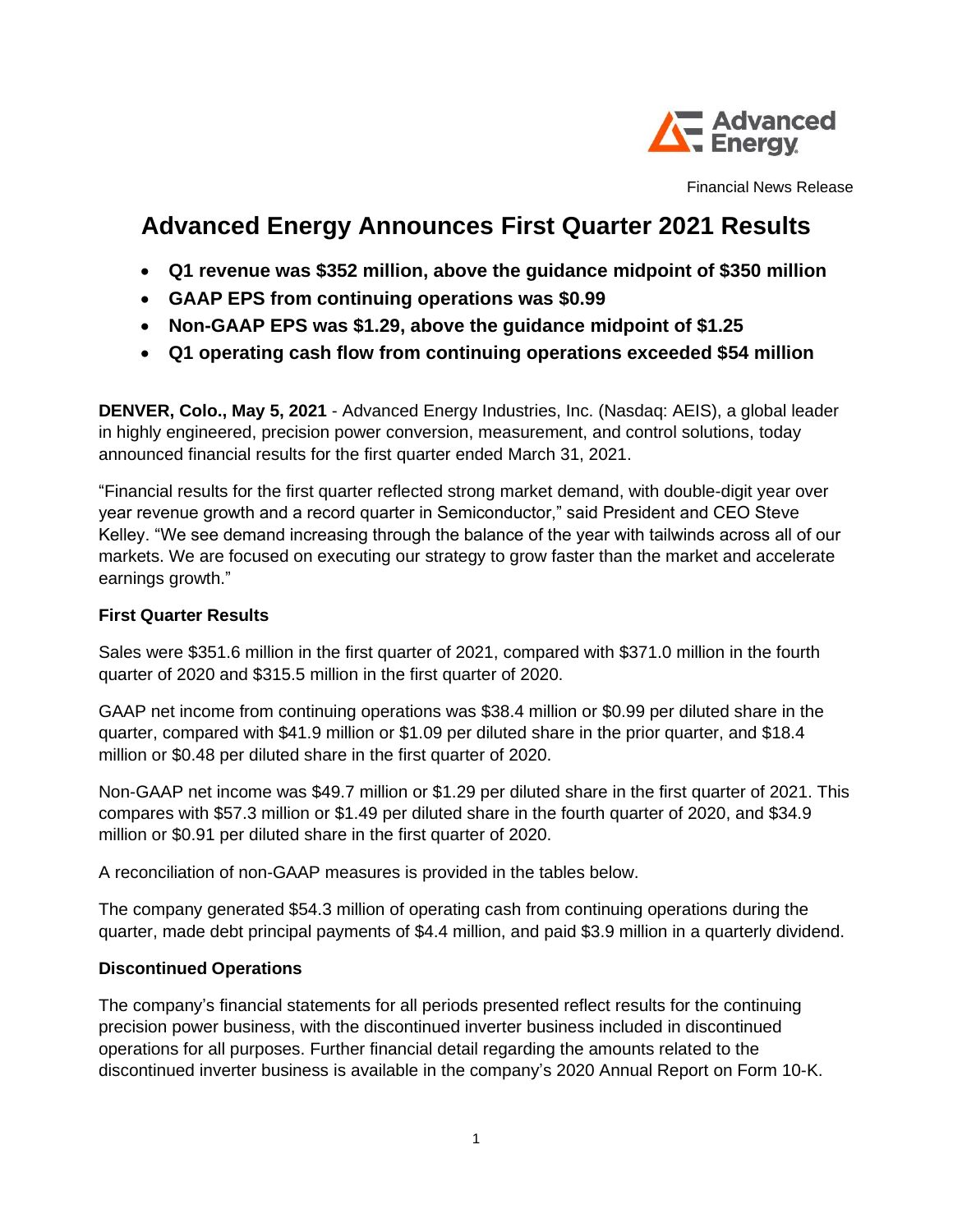## **Second Quarter 2021 Guidance**

Based on the company's current view, beliefs and assumptions, guidance for the second quarter of 2021 is within the following ranges.

|                                     | Q2 2021           |
|-------------------------------------|-------------------|
| Revenues                            | $$360M +/- $15M$  |
| GAAP EPS from continuing operations | $$1.00 +/- $0.15$ |
| Non-GAAP EPS                        | $$1.25 +/- $0.15$ |

## **Conference Call**

Management will host a conference call today, May 5, 2021 at 8:30 a.m. Eastern Time to discuss Advanced Energy's financial results. To register for the call please use this link (www.directeventreg.com/registration/event/1368934). A webcast will also be available on the company's investors web page at ir.advancedenergy.com**.**

## **About Advanced Energy**

Advanced Energy (Nasdaq: AEIS) is a global leader in the design and manufacturing of highly engineered, precision power conversion, measurement and control solutions for mission-critical applications and processes. AE's power solutions enable customer innovation in complex applications for a wide range of industries including semiconductor equipment, industrial, manufacturing, telecommunications, data center computing and healthcare. With engineering knowhow and responsive service and support around the globe, the company builds collaborative partnerships to meet technology advances, propel growth for its customers and innovate the future of power. Advanced Energy has devoted four decades to perfecting power for its global customers and is headquartered in Denver, Colorado, USA. For more information, visit www.advancedenergy.com.

Advanced Energy | Precision. Power. Performance.

## **For more information, contact:**

Brian Smith Advanced Energy (970) 407-6555 brian.smith@aei.com

## **Non-GAAP Measures**

This release includes GAAP and non-GAAP income and per-share earnings data and other GAAP and non-GAAP financial information. Advanced Energy's non-GAAP measures exclude the impact of non-cash related charges such as stock-based compensation and amortization of intangible assets, as well as discontinued operations, and non-recurring items such as acquisition-related costs and restructuring expenses. Beginning in the second quarter of 2020, Advanced Energy's non-GAAP measures exclude non-cash unrealized foreign currency gains or losses that result from remeasurement to functional currency long-term obligations related to pension and operating lease liabilities as the remeasurement does not represent current economic exposure and is unrelated to our overall operating performance. These long-term obligations were acquired in connection with the Artesyn acquisition and the company previously used derivatives to hedge the exposure;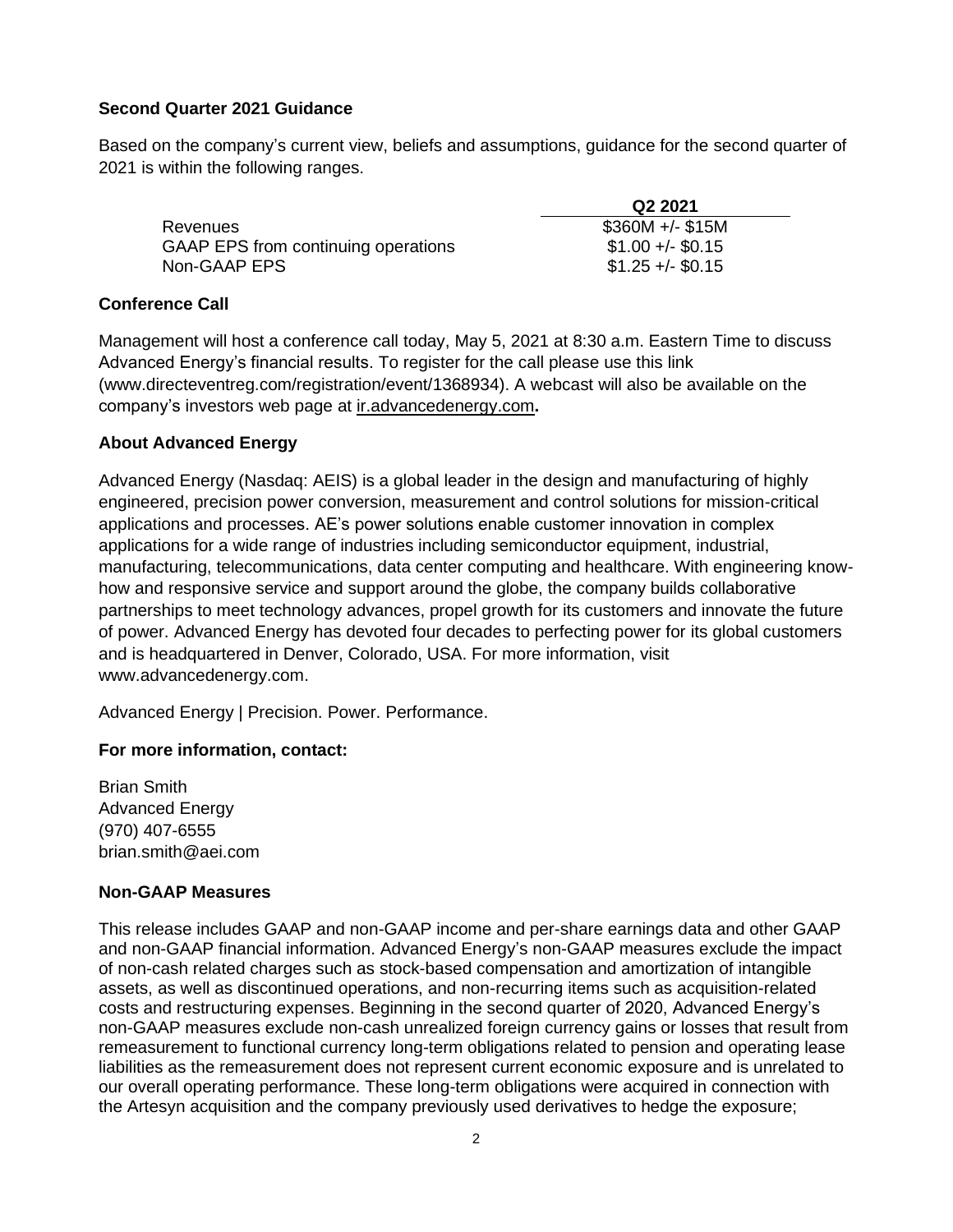however, the company has determined it will no longer hedge these non-economic exposures. The tax effect of our non-GAAP adjustments represents the anticipated annual tax rate applied to each non-GAAP adjustment after consideration of their respective book and tax treatments.

The non-GAAP measures included in this release are not in accordance with, or an alternative for, similar measures calculated under generally accepted accounting principles and may be different from non-GAAP measures used by other companies. In addition, these non-GAAP measures are not based on any comprehensive set of accounting rules or principles. Advanced Energy believes that these non-GAAP measures provide useful information to management and investors to evaluate business performance without the impacts of certain non-cash charges, non-economic foreign currency remeasurements, and other cash charges which are not part of the company's usual operations. The company uses these non-GAAP measures to assess performance against business objectives, make business decisions, develop budgets, forecast future periods, assess trends and evaluate financial impacts of various scenarios. In addition, management's incentive plans include these non-GAAP measures as criteria for achievements. Additionally, the company believes that these non-GAAP measures, in combination with its financial results calculated in accordance with GAAP, provide investors with additional perspective. While some of the excluded items may be incurred and reflected in the company's GAAP financial results in the foreseeable future, the company believes that the items excluded from certain non-GAAP measures do not accurately reflect the underlying performance of its continuing operations for the period in which they are incurred. The use of non-GAAP measures has limitations in that such measures do not reflect all of the amounts associated with the company's results of operations as determined in accordance with GAAP, and these measures should only be used to evaluate the company's results of operations in conjunction with the corresponding GAAP measures. Please refer to the Form 8-K regarding this release furnished today to the Securities and Exchange Commission.

#### **Forward-Looking Statements**

The company's guidance with respect to anticipated financial results, potential future growth and profitability, future business mix, expectations regarding future market trends, future performance within specific markets and other statements herein or made on the above-announced conference call that are not historical information are forward-looking statements within the meaning of Section 27A of the Securities Act of 1933 and Section 21E of the Securities Exchange Act of 1934. Forward-looking statements are subject to known and unknown risks and uncertainties that could cause actual results to differ materially from those expressed or implied by such statements. Such risks and uncertainties include, but are not limited to: (a) the effects of global macroeconomic conditions upon demand for our products and services; (b) the volatility and cyclicality of the industries the company serves, particularly the semiconductor industry; (c) delays in capital spending by end-users in our served markets; (d) the risks and uncertainties related to the integration of Artesyn Embedded Power including the optimization and reduction of our global manufacturing sites; (e) the continuing spread of COVID-19 and its potential adverse impact on our product manufacturing, research and development, supply chain, services and administrative operations; (f) supply chain disruptions and component shortages that may impact the company's ability to obtain in a timely manner the materials necessary to manufacture its products; (g) the accuracy of the company's estimates related to fulfilling solar inverter product warranty and postwarranty obligations; (h) the company's ability to realize its plan to avoid additional costs after the solar inverter wind-down; (i) the accuracy of the company's assumptions on which its financial statement projections are based; (j) the impact of product price changes, which may result from a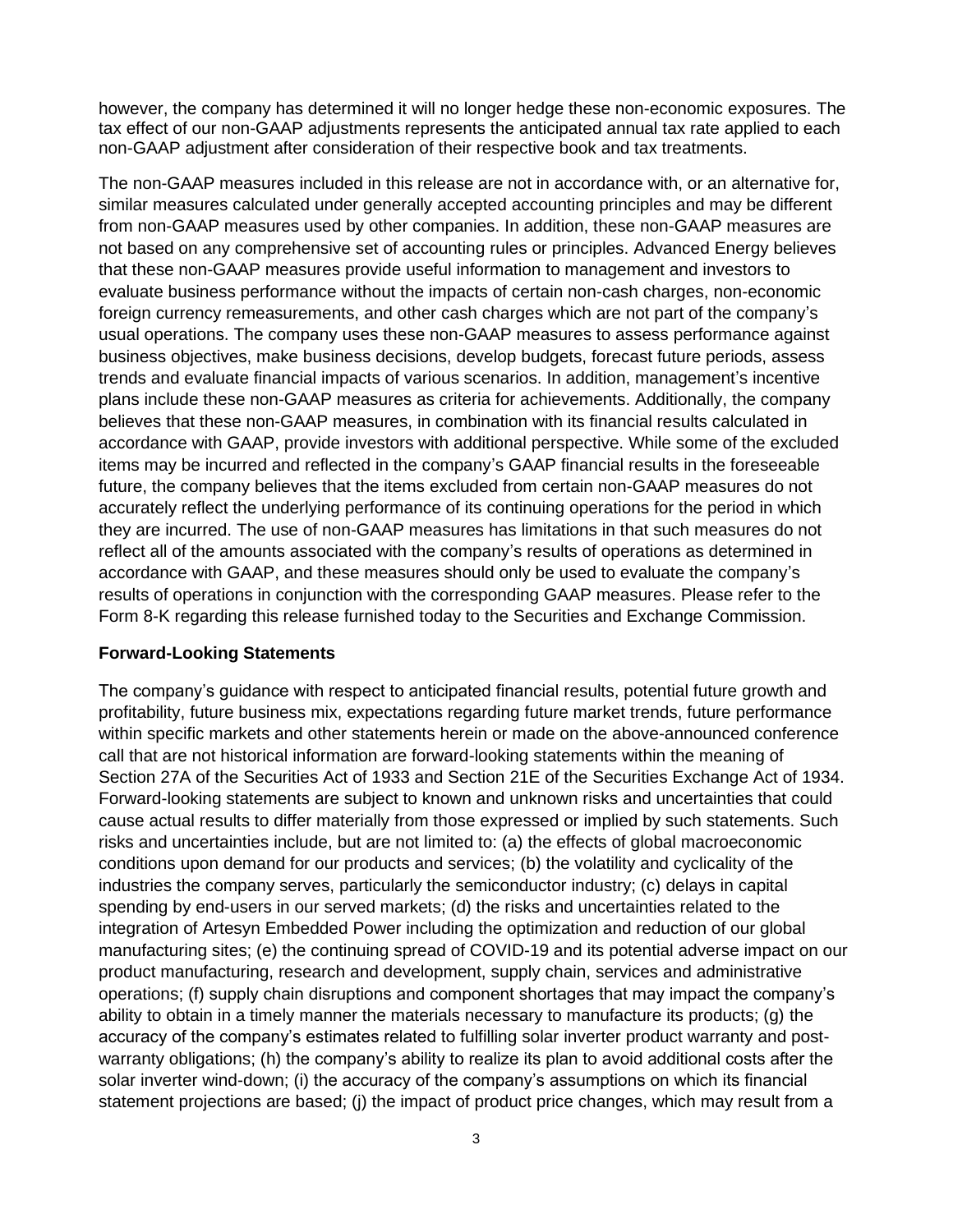variety of factors; (k) the timing of orders received from customers; (l) the company's ability to realize benefits from cost improvement efforts including avoided costs, restructuring plans and inorganic growth; (m) unanticipated changes to management's estimates, reserves or allowances; (n) changes and adjustments to the tax expense and benefits related to the U.S. tax reform that was enacted in late 2017; and (o) the impact of political, economic and policy tensions and conflicts between China and the United States including, but not limited to, trade wars and export restrictions between the two countries, China's national security law for Hong Kong, and China's expansion of control over the South China Sea, any of which could negatively impact our customers' and our presence, operations, and financial results. These and other risks are described in Advanced Energy's Form 10-K, Forms 10-Q and other reports and statements filed with the Securities and Exchange Commission (the "SEC"). These reports and statements are available on the SEC's website at www.sec.gov. Copies may also be obtained from Advanced Energy's investor relations page at ir.advanced-energy.com or by contacting Advanced Energy's investor relations at 970-407-6555. Forward-looking statements are made and based on information available to the company on the date of this press release. Aspirational goals and targets discussed on the conference call or in the presentation materials should not be interpreted in any respect as guidance. The company assumes no obligation to update the information in this press release.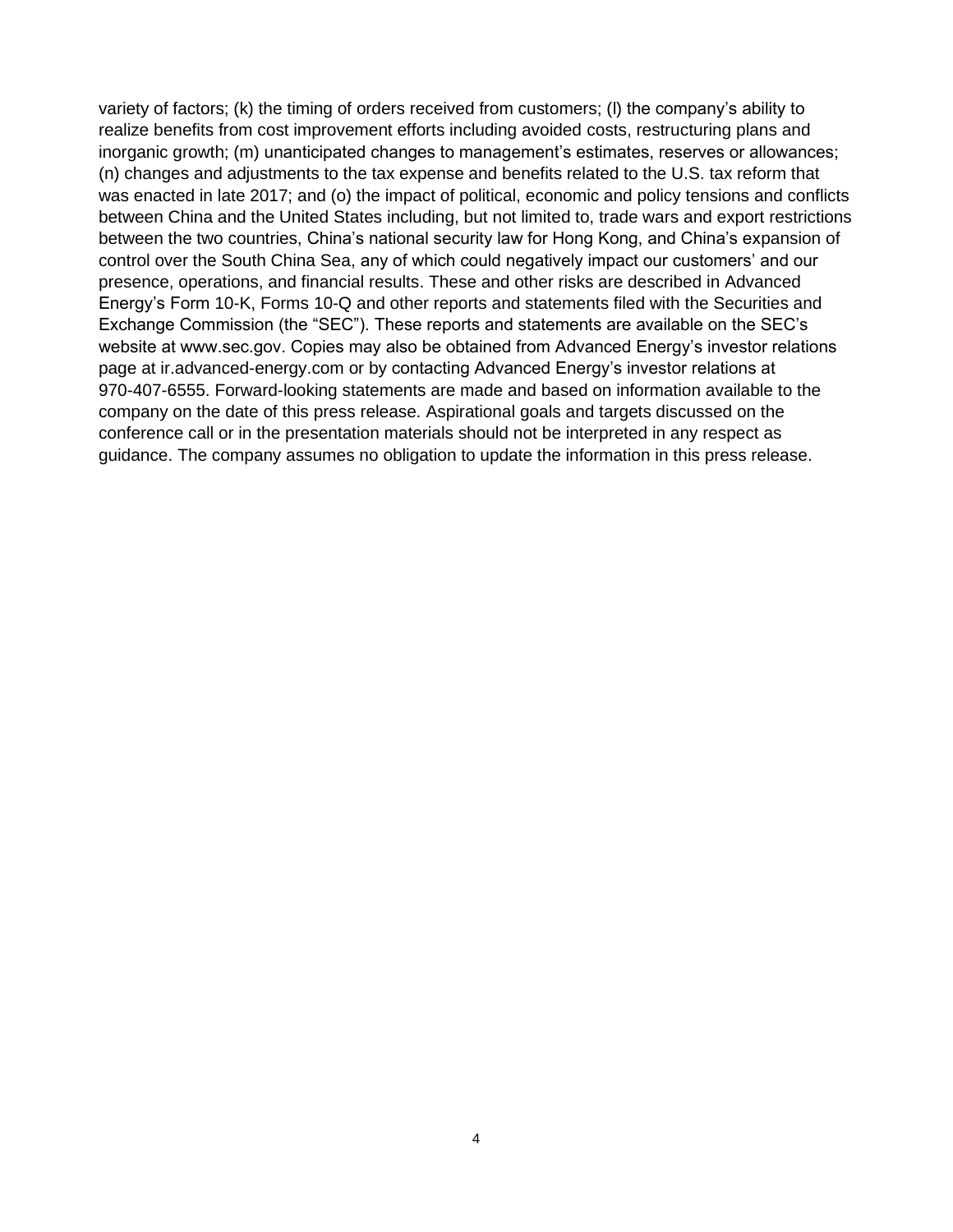#### **ADVANCED ENERGY INDUSTRIES, INC. CONDENSED CONSOLIDATED STATEMENTS OF OPERATIONS (UNAUDITED) (in thousands, except per share data)**

|                                                                        | <b>Three Months Ended</b> |           |    |         |    |              |  |
|------------------------------------------------------------------------|---------------------------|-----------|----|---------|----|--------------|--|
|                                                                        |                           | March 31, |    |         |    | December 31, |  |
|                                                                        |                           | 2021      |    | 2020    |    | 2020         |  |
| Sales, net                                                             | $\mathfrak{S}$            | 351,620   | \$ | 315,456 | \$ | 370,969      |  |
| Cost of sales                                                          |                           | 214,117   |    | 203,225 |    | 225,420      |  |
| Gross profit                                                           |                           | 137,503   |    | 112,231 |    | 145,549      |  |
|                                                                        |                           | 39.1 %    |    | 35.6 %  |    | 39.2 %       |  |
| Operating expenses:                                                    |                           |           |    |         |    |              |  |
| Research and development                                               |                           | 40,168    |    | 34,770  |    | 36,529       |  |
| Selling, general, and administrative                                   |                           | 46,731    |    | 45,991  |    | 42,944       |  |
| Amortization of intangible assets                                      |                           | 5,384     |    | 5,006   |    | 5,065        |  |
| Restructuring expense                                                  |                           | 1,038     |    | 656     |    | 5,226        |  |
| Total operating expenses                                               |                           | 93,321    |    | 86,423  |    | 89,764       |  |
| Operating income                                                       |                           | 44,182    |    | 25,808  |    | 55,785       |  |
| Other income (expense), net                                            |                           | (507)     |    | (3,510) |    | (6, 221)     |  |
| Income from continuing operations, before income taxes                 |                           | 43,675    |    | 22,298  |    | 49,564       |  |
| Provision (benefit) for income taxes                                   |                           | 5,284     |    | 3,900   |    | 7,703        |  |
| Income from continuing operations                                      |                           | 38,391    |    | 18,398  |    | 41,861       |  |
| Income (loss) from discontinued operations, net of income              |                           |           |    |         |    |              |  |
| taxes                                                                  |                           | 310       |    | (320)   |    |              |  |
| Net income                                                             |                           | 38,701    |    | 18,078  |    | 41,861       |  |
| Income from continuing operations attributable to                      |                           |           |    |         |    |              |  |
| noncontrolling interest                                                |                           | 33        |    | 15      |    | 20           |  |
| Net income attributable to Advanced Energy Industries,                 |                           |           |    |         |    |              |  |
| Inc.                                                                   | \$                        | 38,668    | \$ | 18,063  | \$ | 41,841       |  |
| Basic weighted-average common shares outstanding                       |                           | 38,328    |    | 38,358  |    | 38,280       |  |
| Diluted weighted-average common shares outstanding                     |                           | 38,583    |    | 38,570  |    | 38,533       |  |
| Earnings per share attributable to Advanced Energy<br>Industries, Inc: |                           |           |    |         |    |              |  |
| Continuing operations:                                                 |                           |           |    |         |    |              |  |
| Basic earnings per share                                               | \$                        | 1.00      | \$ | 0.48    | \$ | 1.09         |  |
| Diluted earnings per share                                             | \$                        | 0.99      | \$ | 0.48    | \$ | 1.09         |  |
| Discontinued operations:                                               |                           |           |    |         |    |              |  |
| Basic earnings (loss) per share                                        | \$                        | 0.01      | \$ | (0.01)  | \$ |              |  |
| Diluted earnings (loss) per share                                      | \$                        | 0.01      | \$ | (0.01)  | \$ |              |  |
| Net income:                                                            |                           |           |    |         |    |              |  |
| <b>Basic earnings per share</b>                                        | \$                        | 1.01      | \$ | 0.47    | \$ | 1.09         |  |
| Diluted earnings per share                                             | \$                        | 1.00      | \$ | 0.47    | \$ | 1.09         |  |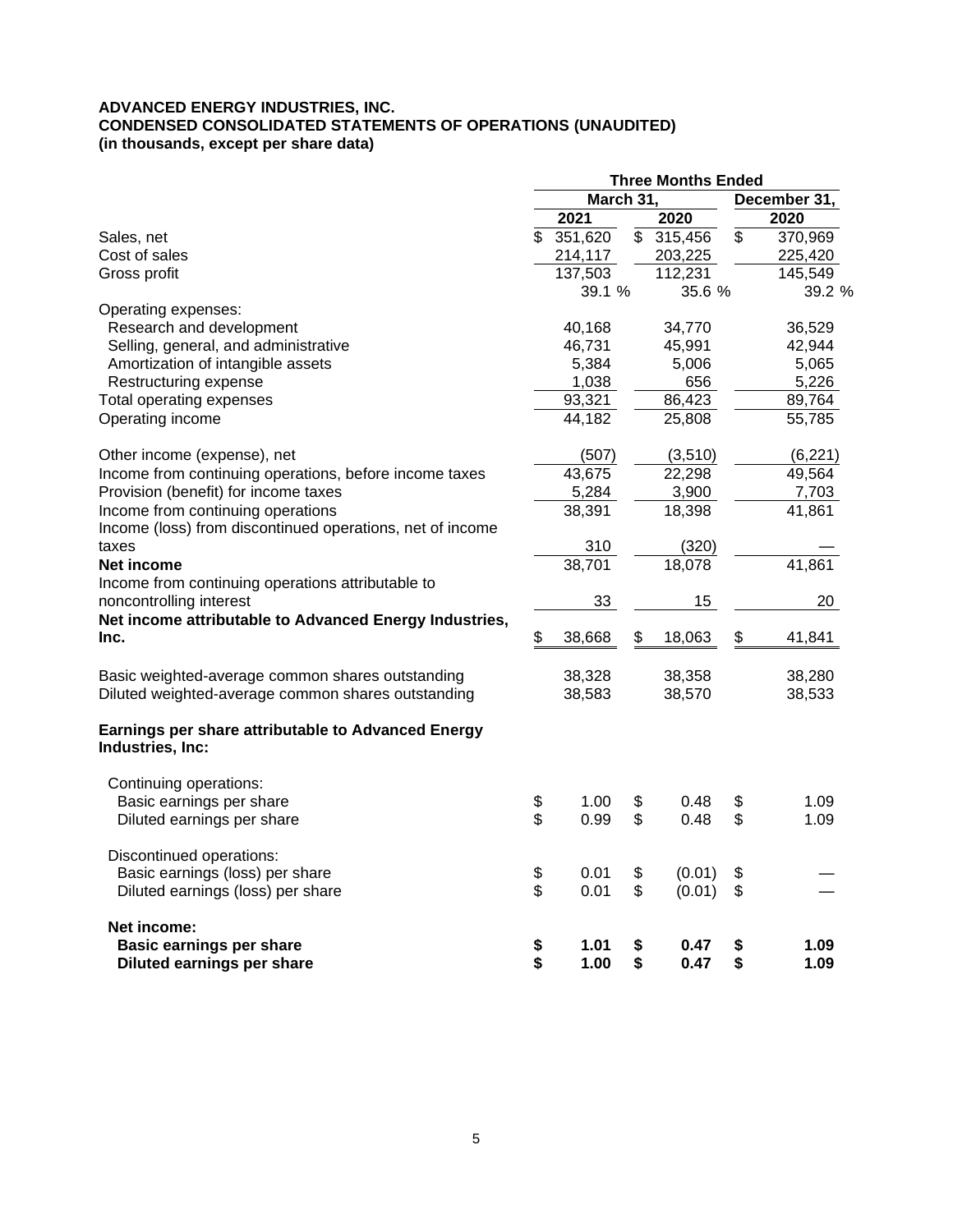#### **ADVANCED ENERGY INDUSTRIES, INC. CONDENSED CONSOLIDATED BALANCE SHEETS (UNAUDITED) (in thousands)**

|                                                | March 31,<br>2021 | December 31,<br>2020 |  |  |
|------------------------------------------------|-------------------|----------------------|--|--|
| <b>ASSETS</b>                                  |                   |                      |  |  |
| Current assets:                                |                   |                      |  |  |
| Cash and cash equivalents                      | \$<br>509,910     | \$<br>480,368        |  |  |
| Marketable securities                          | 2,854             | 2,654                |  |  |
| Accounts and other receivable, net             | 236,916           | 235,178              |  |  |
| Inventories                                    | 247,567           | 221,346              |  |  |
| Income taxes receivable                        | 5,321             | 4,804                |  |  |
| Other current assets                           | 37,514            | 35,899               |  |  |
| <b>Total current assets</b>                    | 1,040,082         | 980,249              |  |  |
| Property and equipment, net                    | 112,842           | 114,731              |  |  |
| Operating lease right-of-use assets            | 100,924           | 103,858              |  |  |
| Deposits and other assets                      | 17,740            | 19,101               |  |  |
| Goodwill and intangible assets, net            | 377,383           | 378,922              |  |  |
| Deferred income tax assets                     | 50,280            | 50,801               |  |  |
| <b>Total assets</b>                            | \$1,699,251       | 1,647,662<br>\$      |  |  |
| LIABILITIES AND STOCKHOLDERS' EQUITY           |                   |                      |  |  |
| <b>Current liabilities:</b>                    |                   |                      |  |  |
| Accounts payable                               | \$<br>162,616     | \$<br>125,224        |  |  |
| Other accrued expenses                         | 131,411           | 137,081              |  |  |
| Current portion of long-term debt              | 17,500            | 17,500               |  |  |
| Current portion of operating lease liabilities | 15,346            | 16,592               |  |  |
| <b>Total current liabilities</b>               | 326,873           | 296,397              |  |  |
| Long-term debt                                 | 300,297           | 304,546              |  |  |
| Non-current liabilities                        | 225,806           | 231,379              |  |  |
| Long-term liabilities                          | 526,103           | 535,925              |  |  |
| <b>Total liabilities</b>                       | 852,976           | 832,322              |  |  |
| Advanced Energy stockholders' equity           | 845,641           | 814,739              |  |  |
| Noncontrolling interest                        | 634               | 601                  |  |  |
| Total stockholders' equity                     | 846,275           | 815,340              |  |  |
| Total liabilities and stockholders' equity     | \$1,699,251       | \$<br>1,647,662      |  |  |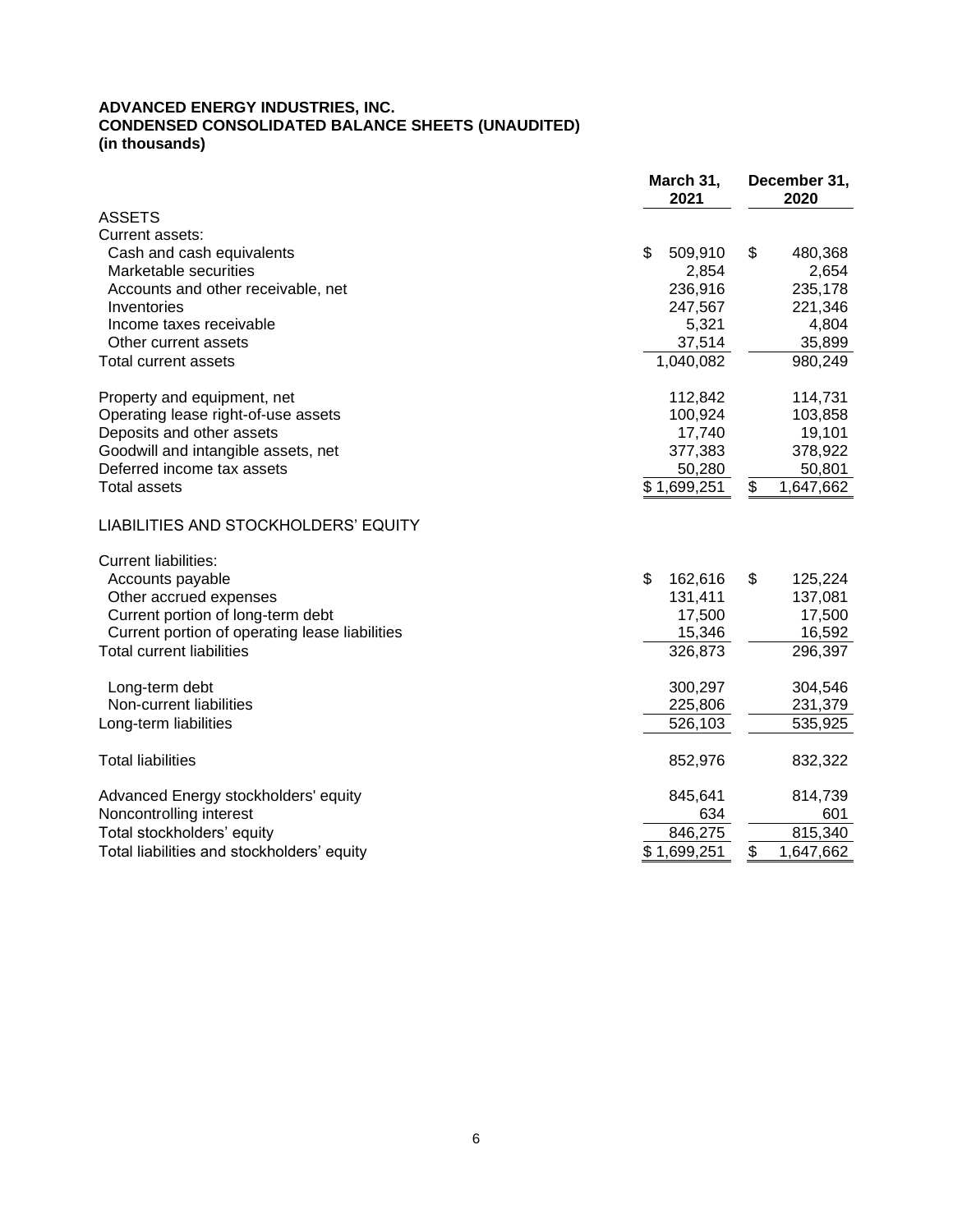#### **ADVANCED ENERGY INDUSTRIES, INC. CONDENSED CONSOLIDATED STATEMENT OF CASH FLOWS (UNAUDITED) (in thousands)**

|                                                                     | Three Months Ended March 31, |               |  |
|---------------------------------------------------------------------|------------------------------|---------------|--|
|                                                                     | 2021                         | 2020          |  |
| <b>CASH FLOWS FROM OPERATING ACTIVITIES:</b>                        |                              |               |  |
| Net income                                                          | \$<br>38,701                 | \$<br>18,078  |  |
| Income (loss) from discontinued operations, net of income taxes     | 310                          | (320)         |  |
| Income from continuing operations, net of income taxes              | 38,391                       | 18,398        |  |
| Adjustments to reconcile net income to net cash from operating      |                              |               |  |
| activities:                                                         |                              |               |  |
| Depreciation and amortization                                       | 12,721                       | 11,616        |  |
| Stock-based compensation expense                                    | 5,701                        | 3,048         |  |
| Provision (benefit) for deferred income taxes                       | (5)                          | (1, 265)      |  |
| Discount on notes receivable                                        |                              | 721           |  |
| Net loss on disposal of assets                                      | 275                          | 173           |  |
| Changes in operating assets and liabilities, net of assets acquired | (2,819)                      | (3,751)       |  |
| Net cash from operating activities from continuing operations       | 54,264                       | 28,940        |  |
| Net cash from operating activities from discontinued operations     | (185)                        | (418)         |  |
| Net cash from operating activities                                  | 54,079                       | 28,522        |  |
|                                                                     |                              |               |  |
| <b>CASH FLOWS FROM INVESTING ACTIVITIES:</b>                        |                              |               |  |
| Proceeds from sale of marketable securities                         |                              | 10            |  |
| Issuance of notes receivable                                        |                              | (1,000)       |  |
| Proceeds from sale of property and equipment                        | 6                            |               |  |
| Purchases of property and equipment                                 | (8, 817)                     | (6, 134)      |  |
| Acquisitions, net of cash acquired                                  | (3,604)                      |               |  |
| Net cash from investing activities from continuing operations       | (12, 415)                    | (7, 124)      |  |
| Net cash from investing activities from discontinued operations     |                              |               |  |
| Net cash from investing activities                                  | (12, 415)                    | (7, 124)      |  |
| <b>CASH FLOWS FROM FINANCING ACTIVITIES:</b>                        |                              |               |  |
| Payments on long-term borrowings                                    | (4, 375)                     | (4, 375)      |  |
| Dividend payments                                                   | (3,854)                      |               |  |
| Purchase and retirement of common stock                             |                              | (7, 248)      |  |
| Net payments related to stock-based award activities                | (4, 214)                     | (2, 171)      |  |
| Net cash from financing activities from continuing operations       | (12,443)                     | (13, 794)     |  |
| Net cash from financing activities from discontinued operations     |                              |               |  |
| Net cash from in financing activities                               | (12,443)                     | (13, 794)     |  |
| EFFECT OF CURRENCY TRANSLATION ON CASH                              | 321                          | (1,505)       |  |
| <b>NET CHANGE IN CASH AND CASH EQUIVALENTS</b>                      | 29,542                       | 6,099         |  |
| CASH AND CASH EQUIVALENTS, beginning of period                      | 480,368                      | 346,441       |  |
| CASH AND CASH EQUIVALENTS, end of period                            | 509,910                      | 352,540       |  |
| Less cash and cash equivalents from discontinued operations         |                              |               |  |
| CASH AND CASH EQUIVALENTS FROM CONTINUING                           |                              |               |  |
| <b>OPERATIONS, end of period</b>                                    | \$<br>509,910                | \$<br>352,540 |  |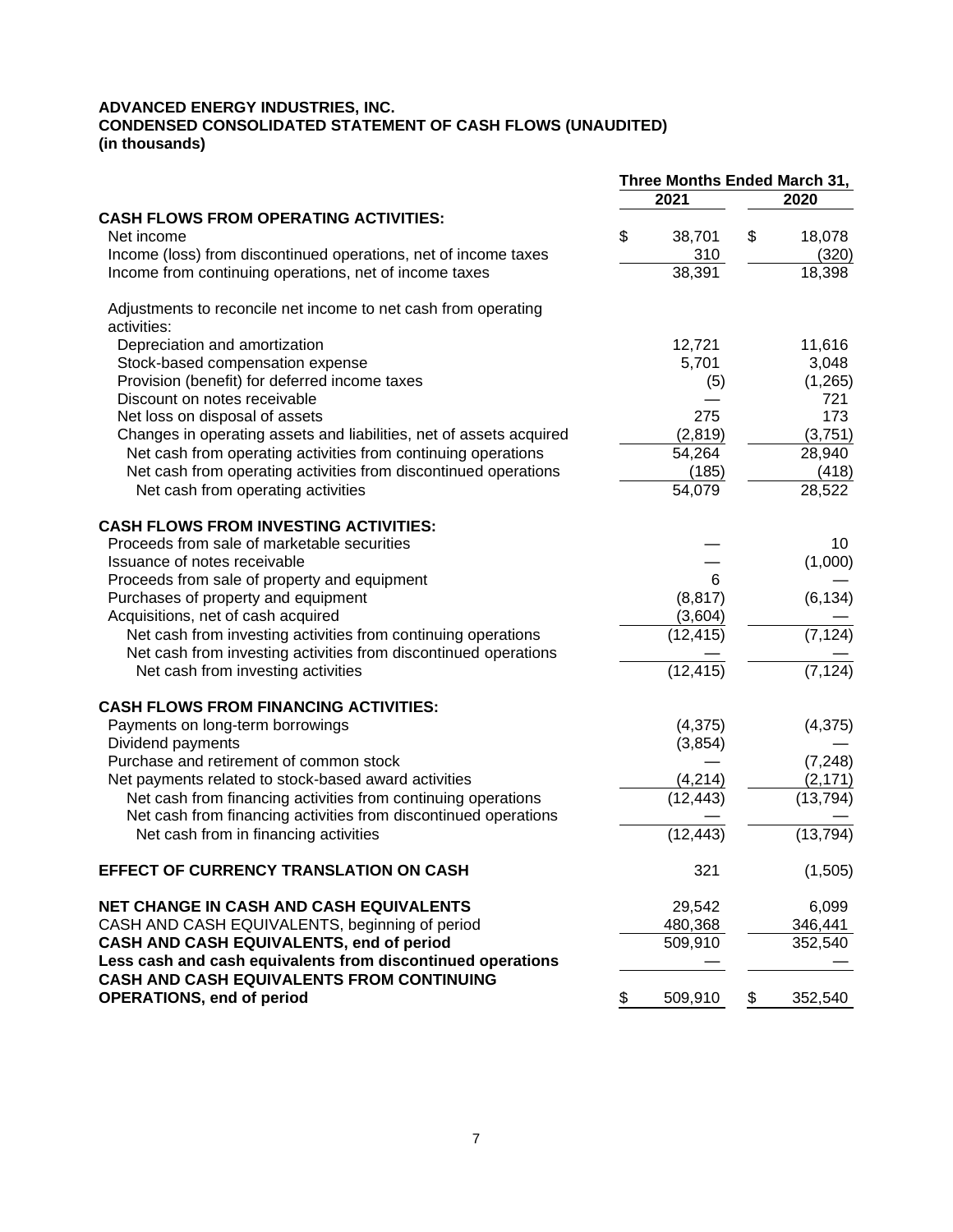#### **ADVANCED ENERGY INDUSTRIES, INC. SUPPLEMENTAL INFORMATION (UNAUDITED) (in thousands)**

## **Net Sales by Product Line Net Sales by Product Line**

|                         | March 31. |  |         | December 31, |         |  |
|-------------------------|-----------|--|---------|--------------|---------|--|
|                         | 2021      |  | 2020    |              | 2020    |  |
| Semiconductor Equipment | 180.716   |  | 133.625 |              | 165.757 |  |
| Industrial and Medical  | 78.415    |  | 61.979  |              | 93,769  |  |
| Data Center Computing   | 59.154    |  | 86.183  |              | 65.299  |  |
| Telecom and Networking  | 33,335    |  | 33,669  |              | 46.144  |  |
| Total                   | 351,620   |  | 315,456 |              | 370,969 |  |

#### **Net Sales by Geograph**

| <b>Net Sales by Geographic Region</b>   |                          | <b>Three Months Ended</b> |   |         |   |         |  |  |  |
|-----------------------------------------|--------------------------|---------------------------|---|---------|---|---------|--|--|--|
|                                         | March 31<br>December 31, |                           |   |         |   |         |  |  |  |
|                                         |                          | 2021                      |   | 2020    |   | 2020    |  |  |  |
| <b>United States</b>                    | S                        | 131.598                   | S | 116.697 | S | 142,102 |  |  |  |
| North America (excluding United States) |                          | 26.247                    |   | 47.634  |   | 40,999  |  |  |  |
| Asia                                    |                          | 149.591                   |   | 110.975 |   | 144,505 |  |  |  |
| Europe                                  |                          | 40.422                    |   | 39,136  |   | 41.919  |  |  |  |
| <b>Other Countries</b>                  |                          | 3,762                     |   | 1.014   |   | 1,444   |  |  |  |
| Total                                   |                          | 351.620                   |   | 315,456 |   | 370,969 |  |  |  |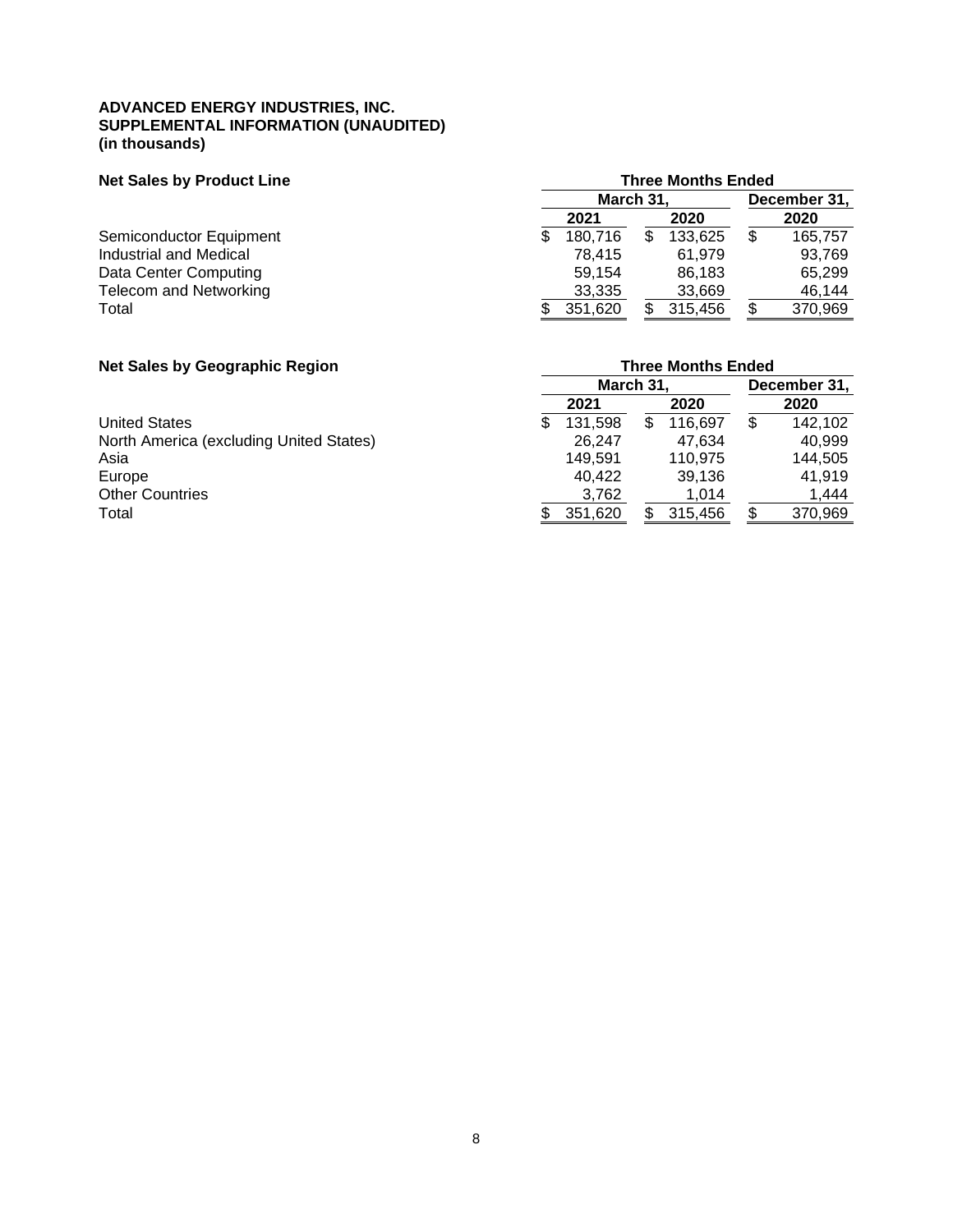#### **ADVANCED ENERGY INDUSTRIES, INC. SELECTED OTHER DATA (UNAUDITED) (in thousands)**

# **Reconciliation of Non-GAAP measure - operating expenses**

| and operating income, excluding certain items                              | <b>Three Months Ended</b> |               |               |  |  |  |  |
|----------------------------------------------------------------------------|---------------------------|---------------|---------------|--|--|--|--|
|                                                                            |                           | March 31,     |               |  |  |  |  |
|                                                                            | 2021                      | 2020          | 2020          |  |  |  |  |
| Gross profit from continuing operations, as reported                       | \$137,503                 | \$112,231     | \$<br>145,549 |  |  |  |  |
| Adjustments to gross profit:                                               |                           |               |               |  |  |  |  |
| Stock-based compensation                                                   | 350                       | 222           | 122           |  |  |  |  |
| Facility expansion, relocation costs and other                             | 1,838                     | 1,543         | 741           |  |  |  |  |
| Acquisition-related costs                                                  | 8                         | 5,141         | 25            |  |  |  |  |
| Non-GAAP gross profit                                                      | 139,699                   | \$<br>119,137 | \$<br>146,437 |  |  |  |  |
| Non-GAAP gross margin                                                      | 39.7%                     | 37.8%         | 39.5%         |  |  |  |  |
| Operating expenses from continuing operations, as reported<br>Adjustments: | 93,321<br>\$              | 86,423<br>S   | \$<br>89,764  |  |  |  |  |
| Amortization of intangible assets                                          | (5, 384)                  | (5,006)       | (5,065)       |  |  |  |  |
| Stock-based compensation                                                   | (5, 351)                  | (2,826)       | (2, 483)      |  |  |  |  |
| Acquisition-related costs                                                  | (2,028)                   | (2,836)       | 387           |  |  |  |  |
| Facility expansion, relocation costs and other                             | (51)                      | (385)         | (443)         |  |  |  |  |
| Restructuring charges                                                      | (1,038)                   | (656)         | (5,226)       |  |  |  |  |
| Non-GAAP operating expenses                                                | 79,469                    | 74,714        | 76,934        |  |  |  |  |
| Non-GAAP operating income                                                  | 60,230                    | \$<br>44,423  | \$<br>69,503  |  |  |  |  |
| Non-GAAP operating margin                                                  | 17.1%                     | 14.1%         | 18.7%         |  |  |  |  |

# **Reconciliation of Non-GAAP measure - income excluding**

|                                                                   | March 31, |          |   | December 31, |    |          |
|-------------------------------------------------------------------|-----------|----------|---|--------------|----|----------|
|                                                                   |           | 2021     |   | 2020         |    | 2020     |
| Income from continuing operations, less non-controlling interest, |           |          |   |              |    |          |
| net of income taxes                                               | \$        | 38,358   | S | 18.383       | \$ | 41,841   |
| Adjustments:                                                      |           |          |   |              |    |          |
| Amortization of intangible assets                                 |           | 5,384    |   | 5,006        |    | 5,065    |
| Acquisition-related costs                                         |           | 2,036    |   | 7,977        |    | (362)    |
| Facility expansion, relocation costs and other                    |           | 1,889    |   | 1,928        |    | 1,184    |
| Restructuring charges                                             |           | 1.038    |   | 656          |    | 5,226    |
| Unrealized foreign currency (gain) loss                           |           | (2,202)  |   |              |    | 3,786    |
| Acquisition-related and other costs included in Other income      |           |          |   |              |    |          |
| (expense), net                                                    |           | 87       |   |              |    | 90       |
| Tax effect of Non-GAAP adjustments                                |           | (1, 284) |   | (1,370)      |    | (1, 532) |
| Non-GAAP income, net of income taxes, excluding stock-based       |           |          |   |              |    |          |
| compensation                                                      |           | 45,306   |   | 32,580       |    | 55,298   |
| Stock-based compensation, net of taxes                            |           | 4,362    |   | 2,363        |    | 1,993    |
| Non-GAAP income, net of income taxes                              |           | 49,668   |   | 34,943       |    | 57,291   |

**Three Months Ended**